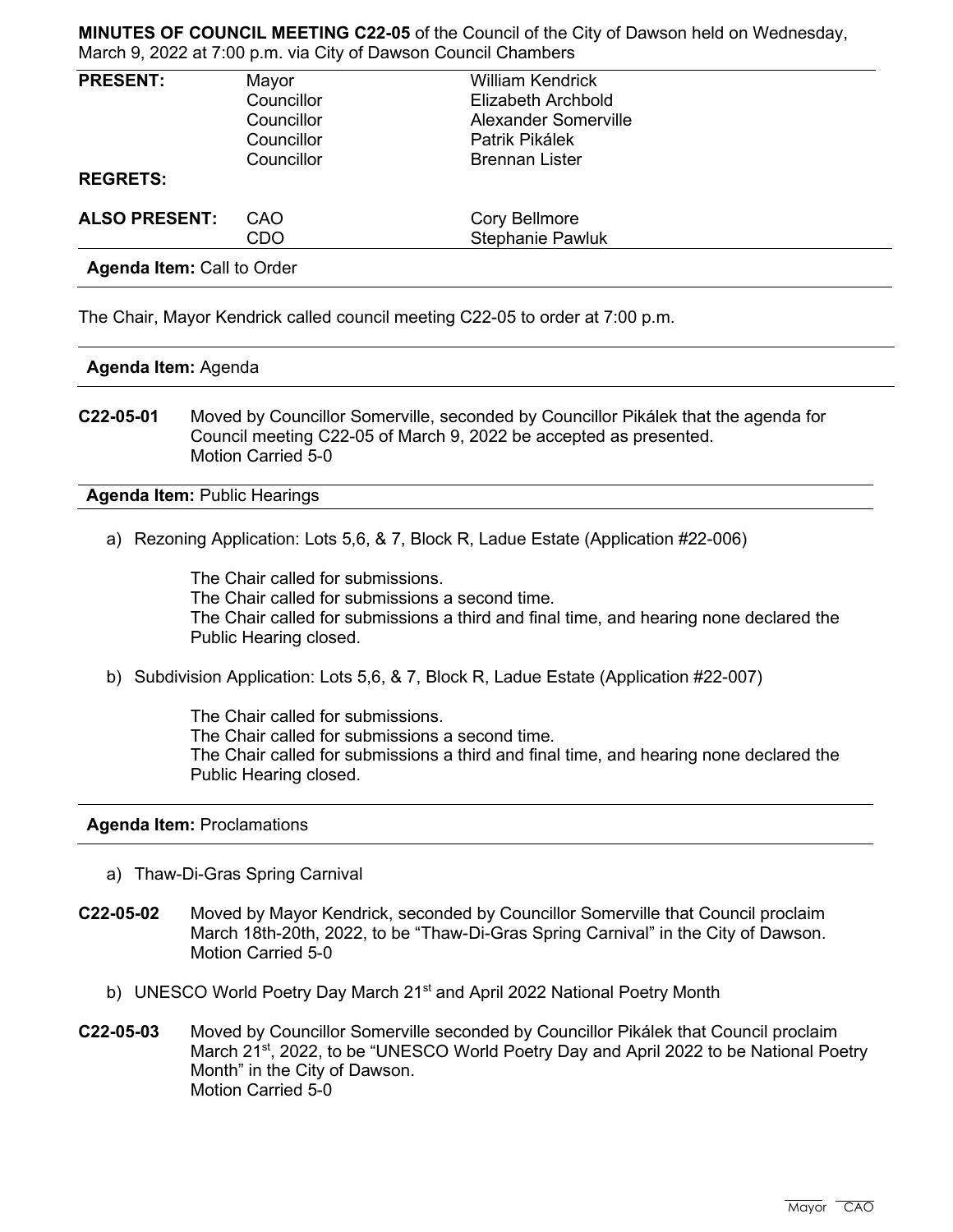## **Agenda Item:** Minutes

- a) Council Meeting Minutes C22-02 of February 16, 2022
- **C22-05-04** Moved by Councillor Somerville, seconded by Mayor Kendrick that the minutes of Council Meeting C22-02 of February 16, 2022 be accepted as amended. Motion Carried 5-0
	- Move declaration of conflict above resolution C22-02-07.
	- b) Special Council Meeting Minutes C22-03 of February 23, 2022
- **C22-05-05** Moved by Councillor Somerville, seconded by Councillor Pikálek that the minutes of Council Meeting C22-03 of February 23, 2022 be accepted as presented. Motion Carried 5-0
	- c) Special Council Meeting Minutes C22-04 of March 2, 2022
- **C22-05-06** Moved by Mayor Kendrick, seconded by Councillor Somerville that the minutes of Council Meeting C22-04 of March 2, 2022 be accepted as presented. Motion Carried 5-0

**Agenda Item:** Business Arising from Minutes

- c) Special Council Meeting Minutes C22-04 of March 2, 2022
- Council held discussion regarding raising the Ukrainian Flag.

**Agenda Item:** Special Meeting, Committee and Departmental Reports

- **C22-05-07** Moved by Councillor Pikálek, seconded by Councillor Somerville that Council move into Committee of the Whole for the purposes of asking the Community Development Officer questions. Motion Carried 5-0
- **C22-05-08** Moved by Mayor Kendrick, seconded by Councillor Somerville that Committee of the Whole revert to an open session of Council to proceed with the agenda. Motion Carried 5-0
	- a) Request for Decision: Subdivision Application- Lots 5, 6 & 7, Block R, Ladue Estate

**C22-05-09** Moved by Councillor Somerville, seconded by Councillor Pikálek that Council accept this report as information for the Public Hearing and approve Subdivision Application #22-007 to subdivide Lots 5,6,7, Block R, Ladue Estate into 6 lots on the following conditions: 1. The passing of Zoning Bylaw Amendment No.16 (Bylaw #2022-06). 2. The applicant submits a plan of subdivision completed by a certified lands surveyor drawn in conformity with the approval. 3. The applicant shall, on approval of the subdivision plan by the City of Dawson, take all necessary steps to enable the registrar under the Land Titles Act to register the plan of subdivision. Motion Carried 5-0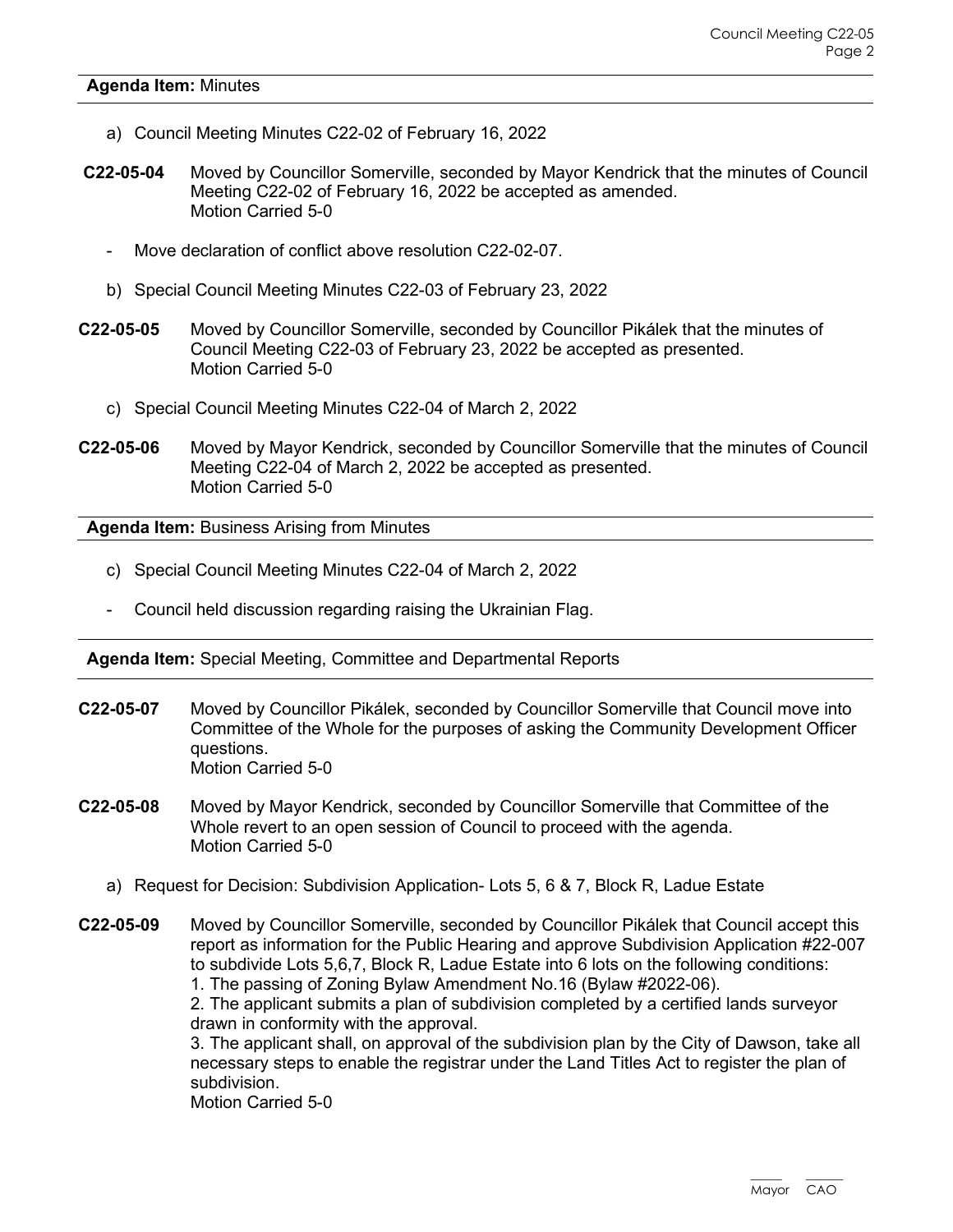- b) Request for Decision: Subdivision Application-Lots 1073-1, 1073-2 & 1073-3
- **C22-05-10** Moved by Councillor Somerville, seconded by Councillor Pikálek that Council does not grant subdivision authority to adjust the boundaries of Lots 1073-1, 1073-2, 1073-3 and 1073-4 Quad 116B/3 (Boundary Adjustment Application #20-090) on account of compliance issues, as per the Zoning Bylaw. Motion Carried 5-0

**Agenda Item:** Bylaws and Policies

- a) Bylaw 2022-02: 2022 Annual Operating Budget & Capital Expenditure Program Bylaw Second Reading
- **C22-05-11** Moved by Mayor Kendrick, seconded by Councillor Somerville that Council give Bylaw 2022-02, being the 2022 Annual Operating Budget & Capital Expenditure Program Bylaw, second reading. Motion Carried 5-0
	- b) Bylaw 2022-03: Fees & Charges 2022 Amendment Bylaw- Second Reading
- **C22-05-12** Moved by Mayor Kendrick, seconded by Councillor Somerville that Council give Bylaw 2022-03, being the Fees and Charges 2022 Amendment Bylaw, second reading. Motion Carried 5-0
	- c) Bylaw 2022-04: 2022 Tax Levy Bylaw- Second Reading
- **C22-05-13** Moved by Mayor Kendrick, seconded by Councillor Pikálek that Council give Bylaw 2022- 04, being the 2022 Tax Levy Bylaw, second reading. Motion Carried 5-0
	- d) Bylaw 2022-06: Zoning Bylaw Amendment No. 16- First Reading
- **C22-05-14** Moved by Councillor Somerville, seconded by Councillor Pikálek that Council give Bylaw 2022-06, being Zoning Bylaw Amendment No. 16, first reading. Motion Carried 5-0

**Agenda Item:** Correspondence

**C22-05-15** Moved by Councillor Somerville, seconded by Mayor Kendrick that Council acknowledges receipt of correspondence from: a) Heritage Advisory Committee Minutes: HAC21-20, HAC22-01, & HAC22-02 b) Minister Mostyn RE: Dawson Rec Centre c) Minister Pillai RE: Harrington's Store Municipal Historic Site d) RCMP Monthly Policing Report- January, for informational purposes. Motion Carried 5-0

**Agenda Item:** Public Questions

**C22-05-16** Moved by Councillor Somerville, seconded by Mayor Kendrick that Council moves to Committee of the Whole for the purposes of hearing public questions. Motion Carried 5-0